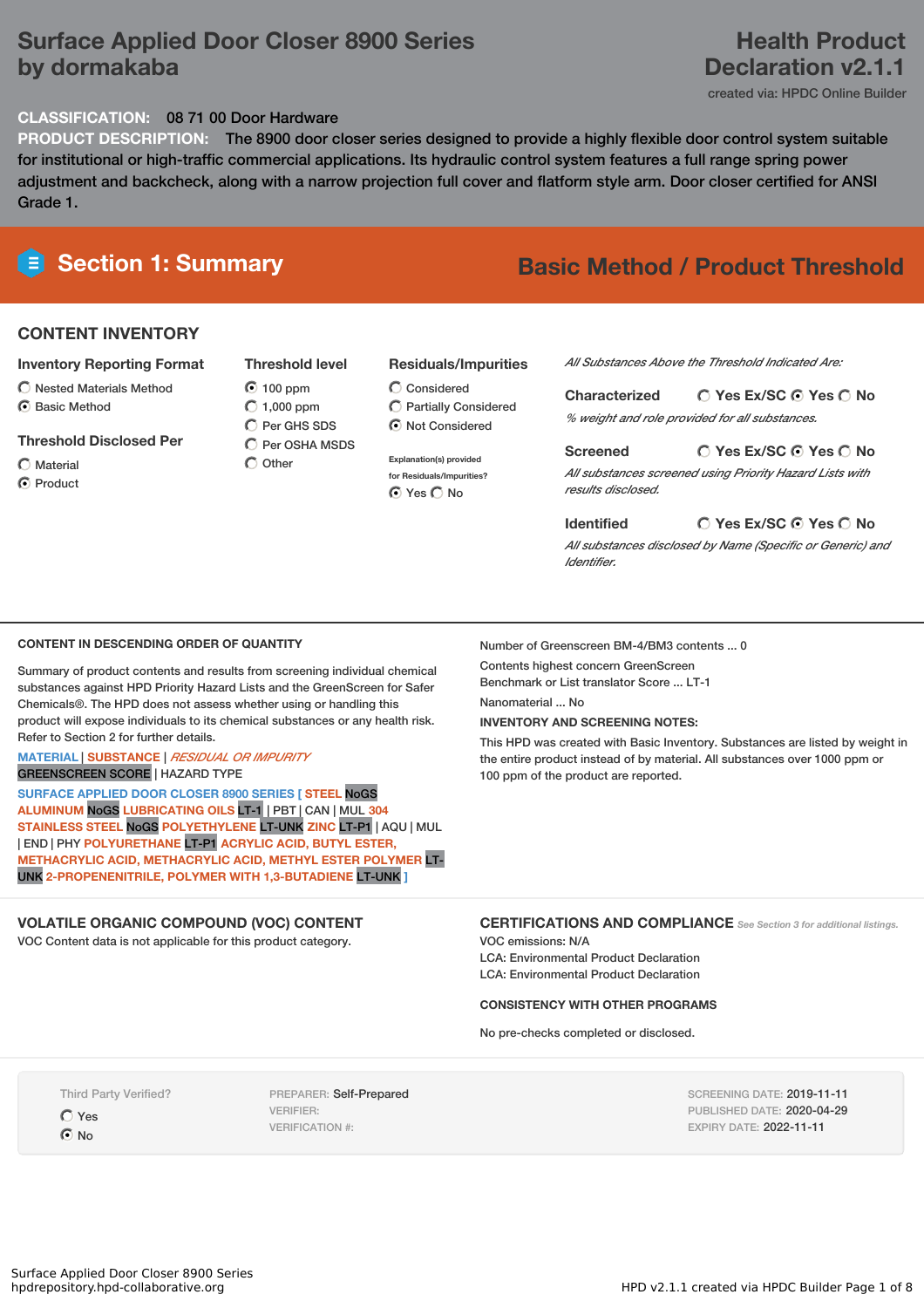This section lists contents in a product based on specific threshold(s) and reports detailed health information including hazards. This *HPD uses the inventory method indicated above, which is one of three possible methods:*

- *Basic Inventory method with Product-level threshold.*
- *Nested Material Inventory method with Product-level threshold*
- *Nested Material Inventory method with individual Material-level thresholds*

Definitions and requirements for the three inventory methods and requirements for each data field can be found in the HPD Open *Standard version 2.1.1, available on the HPDC website at: [www.hpd-collaborative.org/hpd-2-1-1-standard](https://www.hpd-collaborative.org/hpd-2-1-1-standard)*

#### **SURFACE APPLIED DOOR CLOSER 8900 SERIES**

PRODUCT THRESHOLD: 100 ppm **RESIDUALS** AND IMPURITIES CONSIDERED: No

RESIDUALS AND IMPURITIES NOTES: No residuals or impurities are expected in these materials at or above the inventory threshold. dormakada products consist of finished components, and no chemical reactions are needed to develop our products.

OTHER PRODUCT NOTES: **none** 

| <b>STEEL</b>                                                                                                                                                                                                                                                                                                                                                  |                                                                |                                   |                                   | ID: 12597-69-2                                 |  |  |  |
|---------------------------------------------------------------------------------------------------------------------------------------------------------------------------------------------------------------------------------------------------------------------------------------------------------------------------------------------------------------|----------------------------------------------------------------|-----------------------------------|-----------------------------------|------------------------------------------------|--|--|--|
| HAZARD SCREENING METHOD: Pharos Chemical and Materials Library                                                                                                                                                                                                                                                                                                |                                                                |                                   | HAZARD SCREENING DATE: 2019-11-11 |                                                |  |  |  |
| %: $63.50 - 63.50$                                                                                                                                                                                                                                                                                                                                            | GS: NoGS                                                       | RC: Both                          | ROLE: Closer body<br>NANO: No     |                                                |  |  |  |
| <b>HAZARD TYPE</b>                                                                                                                                                                                                                                                                                                                                            | <b>AGENCY AND LIST TITLES</b>                                  | WARNINGS                          |                                   |                                                |  |  |  |
| None found                                                                                                                                                                                                                                                                                                                                                    |                                                                |                                   |                                   | No warnings found on HPD Priority Hazard Lists |  |  |  |
| SUBSTANCE NOTES: Steel alloy                                                                                                                                                                                                                                                                                                                                  |                                                                |                                   |                                   |                                                |  |  |  |
|                                                                                                                                                                                                                                                                                                                                                               |                                                                |                                   |                                   |                                                |  |  |  |
| <b>ALUMINUM</b>                                                                                                                                                                                                                                                                                                                                               |                                                                |                                   |                                   | ID: 91728-14-2                                 |  |  |  |
| HAZARD SCREENING METHOD: Pharos Chemical and Materials Library<br>HAZARD SCREENING DATE: 2019-11-11                                                                                                                                                                                                                                                           |                                                                |                                   |                                   |                                                |  |  |  |
| %24.56                                                                                                                                                                                                                                                                                                                                                        | GS: NoGS                                                       | RC: Both                          | NANO: No                          | ROLE: Closer body                              |  |  |  |
| <b>HAZARD TYPE</b>                                                                                                                                                                                                                                                                                                                                            | <b>AGENCY AND LIST TITLES</b>                                  | WARNINGS                          |                                   |                                                |  |  |  |
| None found                                                                                                                                                                                                                                                                                                                                                    |                                                                |                                   |                                   | No warnings found on HPD Priority Hazard Lists |  |  |  |
| SUBSTANCE NOTES: The hazards associated with aluminum are dependent upon the form in which aluminum is provided. As aluminum is<br>inert upon receipt by dormakaba and unlikely to leach from the product into the environment, the risk of exposure to aluminum<br>components is negligible and the listed hazards can be deemed irrelevant to the end-user. |                                                                |                                   |                                   |                                                |  |  |  |
| <b>LUBRICATING OILS</b>                                                                                                                                                                                                                                                                                                                                       |                                                                |                                   |                                   | ID: 74869-22-0                                 |  |  |  |
|                                                                                                                                                                                                                                                                                                                                                               | HAZARD SCREENING METHOD: Pharos Chemical and Materials Library | HAZARD SCREENING DATE: 2019-11-11 |                                   |                                                |  |  |  |
| %: $6.09 - 6.09$                                                                                                                                                                                                                                                                                                                                              | $GS: LT-1$                                                     | RC: None                          | NANO: No                          | ROLE: Hydraulic fluid                          |  |  |  |
|                                                                                                                                                                                                                                                                                                                                                               |                                                                |                                   |                                   |                                                |  |  |  |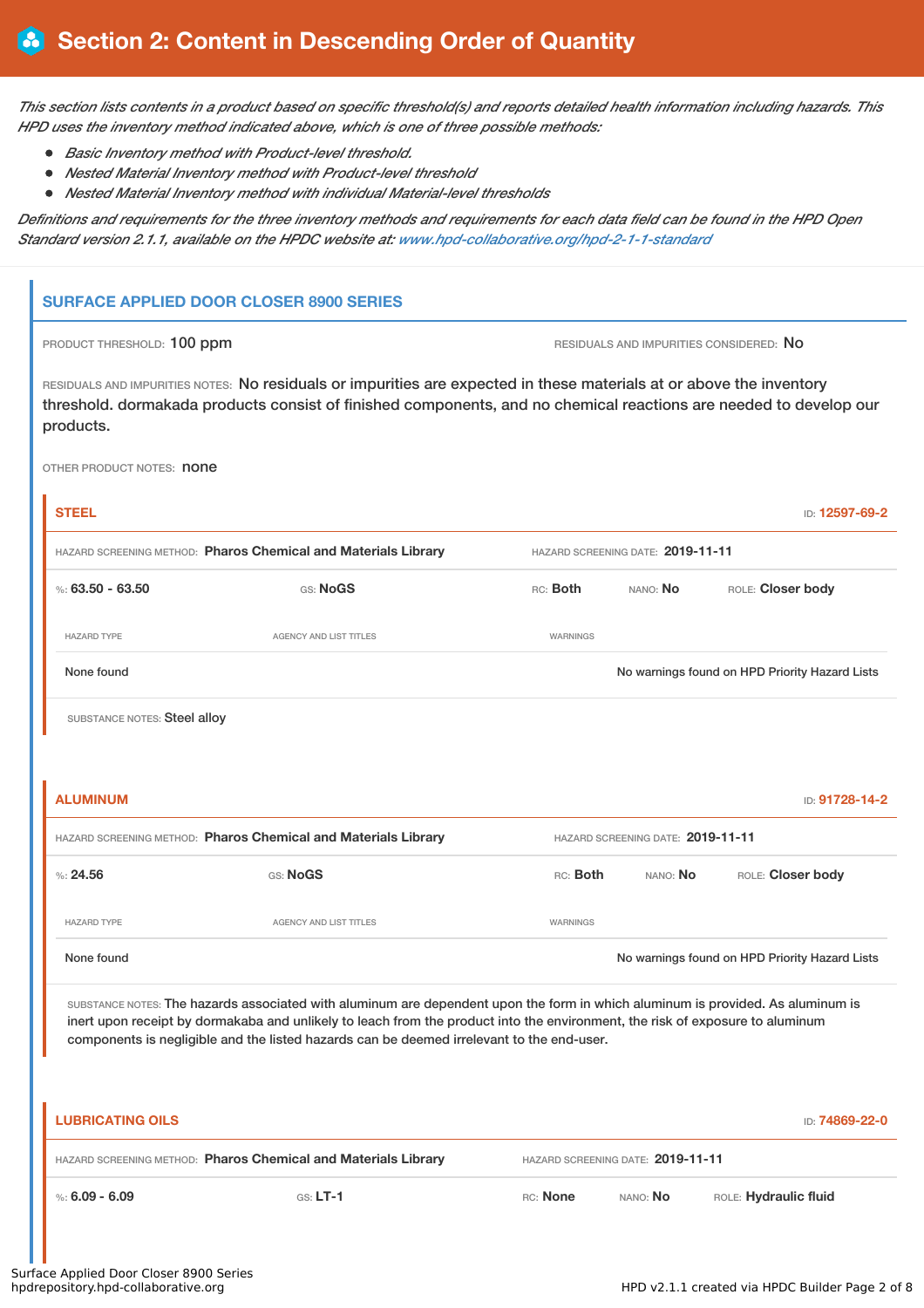| <b>HAZARD TYPE</b> | <b>AGENCY AND LIST TITLES</b>     | WARNINGS                                                                                          |
|--------------------|-----------------------------------|---------------------------------------------------------------------------------------------------|
| <b>PBT</b>         | <b>EC - CEPA DSL</b>              | Persistent, Bioaccumulative and inherently Toxic (PBiTH) to<br>humans                             |
| <b>CANCER</b>      | EU - GHS (H-Statements)           | H350 - May cause cancer                                                                           |
| <b>CANCER</b>      | <b>EU - REACH Annex XVII CMRs</b> | Carcinogen Category 2 - Substances which should be<br>regarded as if they are Carcinogenic to man |
| <b>MULTIPLE</b>    | ChemSec - SIN List                | CMR - Carcinogen, Mutagen &/or Reproductive Toxicant                                              |
| <b>CANCER</b>      | <b>EU - Annex VI CMRs</b>         | Carcinogen Category 1B - Presumed Carcinogen based on<br>animal evidence                          |
| <b>CANCER</b>      | GHS - Australia                   | H350 - May cause cancer                                                                           |
|                    |                                   |                                                                                                   |

SUBSTANCE NOTES: Hydraulic fluid used to regulate door closing speed. Users operating the door are not exposed to the oil, which is fully contained by the metal encasement of the closer. As such, the actual risks associated with the closer's installation and use in a building are minimal and the listed hazards can be deemed irrelevant to the end-user.

| <b>304 STAINLESS STEEL</b>                                                                          |                        |                 |          | ID: 12597-68-1                                 |
|-----------------------------------------------------------------------------------------------------|------------------------|-----------------|----------|------------------------------------------------|
| HAZARD SCREENING METHOD: Pharos Chemical and Materials Library<br>HAZARD SCREENING DATE: 2019-11-11 |                        |                 |          |                                                |
| %: 4.16 - 4.16                                                                                      | GS: NoGS               | RC: Both        | NANO: No | ROLE: Screws                                   |
| <b>HAZARD TYPE</b>                                                                                  | AGENCY AND LIST TITLES | <b>WARNINGS</b> |          |                                                |
| None found                                                                                          |                        |                 |          | No warnings found on HPD Priority Hazard Lists |

SUBSTANCE NOTES: **none** 

í.

| <b>POLYETHYLENE</b>          |                                                                |                                   |                                   | ID: 9002-88-4                                  |
|------------------------------|----------------------------------------------------------------|-----------------------------------|-----------------------------------|------------------------------------------------|
|                              | HAZARD SCREENING METHOD: Pharos Chemical and Materials Library | HAZARD SCREENING DATE: 2019-11-11 |                                   |                                                |
| %: $0.73 - 0.73$             | GS: LT-UNK                                                     | RC: None                          | NANO: No                          | ROLE: Closer body                              |
| <b>HAZARD TYPE</b>           | <b>AGENCY AND LIST TITLES</b>                                  | WARNINGS                          |                                   |                                                |
| None found                   |                                                                |                                   |                                   | No warnings found on HPD Priority Hazard Lists |
| SUBSTANCE NOTES: <b>none</b> |                                                                |                                   |                                   |                                                |
|                              |                                                                |                                   |                                   |                                                |
| <b>ZINC</b>                  |                                                                |                                   |                                   | ID: 7440-66-6                                  |
|                              | HAZARD SCREENING METHOD: Pharos Chemical and Materials Library |                                   | HAZARD SCREENING DATE: 2019-11-11 |                                                |
| %: $0.39 - 0.39$             | $GS: LT-PI$                                                    | RC: None                          | NANO: No                          | ROLE: Closer body                              |
|                              |                                                                |                                   |                                   |                                                |
|                              |                                                                |                                   |                                   |                                                |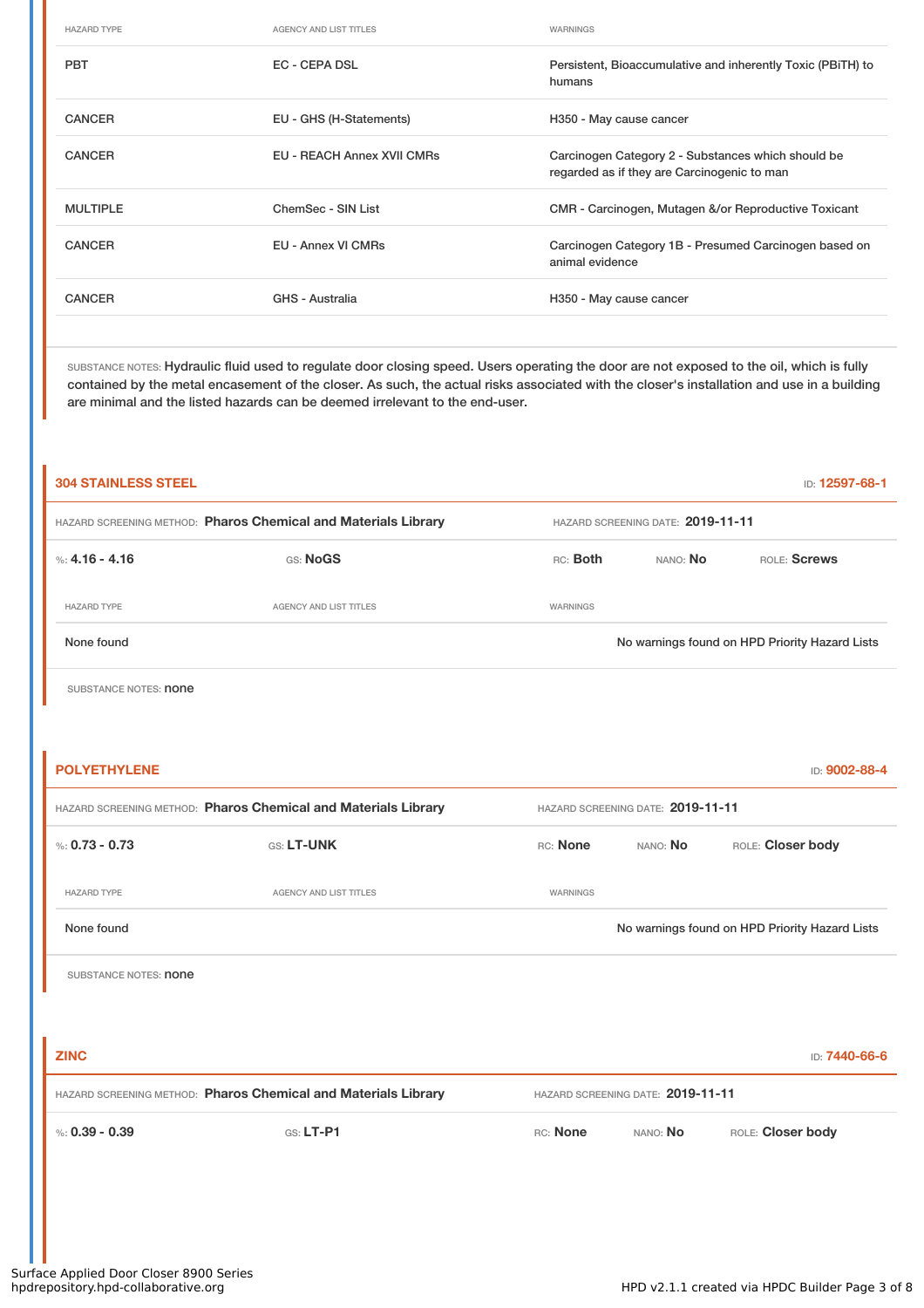| <b>HAZARD TYPE</b>         | AGENCY AND LIST TITLES                         | WARNINGS                                                                                |
|----------------------------|------------------------------------------------|-----------------------------------------------------------------------------------------|
| <b>ACUTE AQUATIC</b>       | EU - GHS (H-Statements)                        | H400 - Very toxic to aquatic life                                                       |
| <b>CHRON AQUATIC</b>       | EU - GHS (H-Statements)                        | H410 - Very toxic to aquatic life with long lasting effects                             |
| <b>MULTIPLE</b>            | German FEA - Substances Hazardous to<br>Waters | Class 2 - Hazard to Waters                                                              |
| <b>ENDOCRINE</b>           | <b>TEDX</b> - Potential Endocrine Disruptors   | <b>Potential Endocrine Disruptor</b>                                                    |
| PHYSICAL HAZARD (REACTIVE) | EU - GHS (H-Statements)                        | H250 - Catches fire spontaneously if exposed to air                                     |
| PHYSICAL HAZARD (REACTIVE) | EU - GHS (H-Statements)                        | H260 - In contact with water releases flammable gases<br>which may ignite spontaneously |

SUBSTANCE NOTES: Die-cast closer components: The hazards associated with zinc are dependent upon the form in which zinc is provided. As zinc is inert upon receipt by dormakaba and unlikely to leach from the closer into the environment, the risk of exposure to zinc components is negligible and the listed hazards can be deemed irrelevant to the end-user.

| <b>POLYURETHANE</b>                                                                                 |                                                                       |          |                                   | ID: 64440-88-6                                 |  |
|-----------------------------------------------------------------------------------------------------|-----------------------------------------------------------------------|----------|-----------------------------------|------------------------------------------------|--|
|                                                                                                     | HAZARD SCREENING METHOD: Pharos Chemical and Materials Library        |          | HAZARD SCREENING DATE: 2019-11-11 |                                                |  |
| %: $0.24 - 0.24$                                                                                    | $G.S.$ LT-P1                                                          | RC: None | ROLE: Paint<br>NANO: No           |                                                |  |
| <b>HAZARD TYPE</b>                                                                                  | <b>AGENCY AND LIST TITLES</b>                                         | WARNINGS |                                   |                                                |  |
| None found                                                                                          |                                                                       |          |                                   | No warnings found on HPD Priority Hazard Lists |  |
| SUBSTANCE NOTES: <b>none</b>                                                                        |                                                                       |          |                                   |                                                |  |
|                                                                                                     |                                                                       |          |                                   |                                                |  |
| <b>ESTER POLYMER</b>                                                                                | ACRYLIC ACID, BUTYL ESTER, METHACRYLIC ACID, METHACRYLIC ACID, METHYL |          |                                   | ID: 25035-69-2                                 |  |
| HAZARD SCREENING METHOD: Pharos Chemical and Materials Library<br>HAZARD SCREENING DATE: 2019-11-11 |                                                                       |          |                                   |                                                |  |
| %: $0.18 - 0.18$                                                                                    | GS: LT-UNK                                                            |          | RC: None<br>NANO: No              | ROLE: Primer                                   |  |
| <b>HAZARD TYPE</b>                                                                                  | AGENCY AND LIST TITLES                                                | WARNINGS |                                   |                                                |  |
| None found                                                                                          |                                                                       |          |                                   | No warnings found on HPD Priority Hazard Lists |  |
| SUBSTANCE NOTES: <b>none</b>                                                                        |                                                                       |          |                                   |                                                |  |
|                                                                                                     |                                                                       |          |                                   |                                                |  |
|                                                                                                     | 2-PROPENENITRILE, POLYMER WITH 1,3-BUTADIENE                          |          |                                   | ID: 9003-18-3                                  |  |
|                                                                                                     | HAZARD SCREENING METHOD: Pharos Chemical and Materials Library        |          | HAZARD SCREENING DATE: 2019-11-11 |                                                |  |
| %: $0.15 - 0.15$                                                                                    | GS: LT-UNK                                                            | RC: None | NANO: No                          | ROLE: O-rings                                  |  |
|                                                                                                     |                                                                       |          |                                   |                                                |  |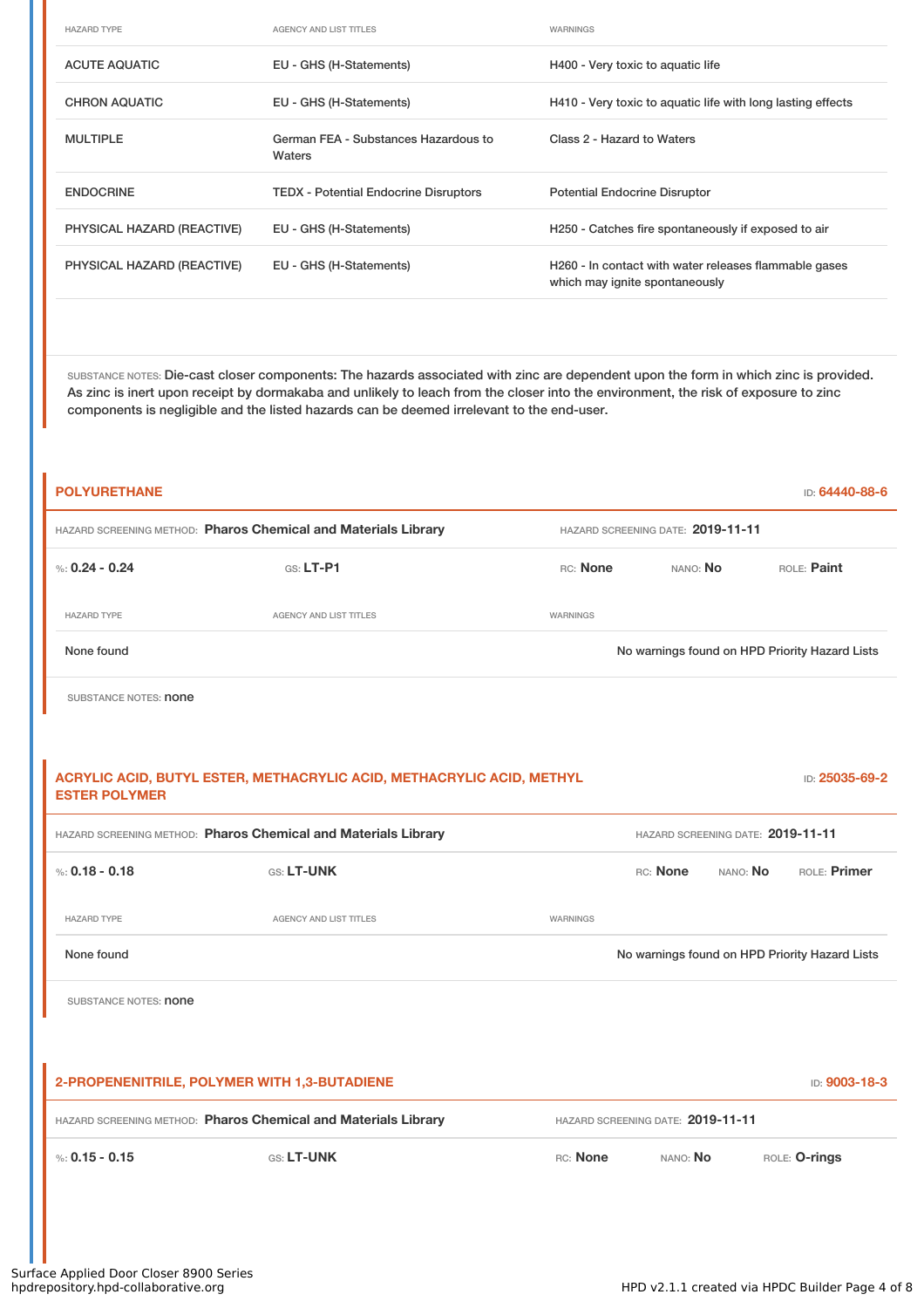HAZARD TYPE **AGENCY AND LIST TITLES** WARNINGS

None found Nowarnings found on HPD Priority Hazard Lists

SUBSTANCE NOTES: **none**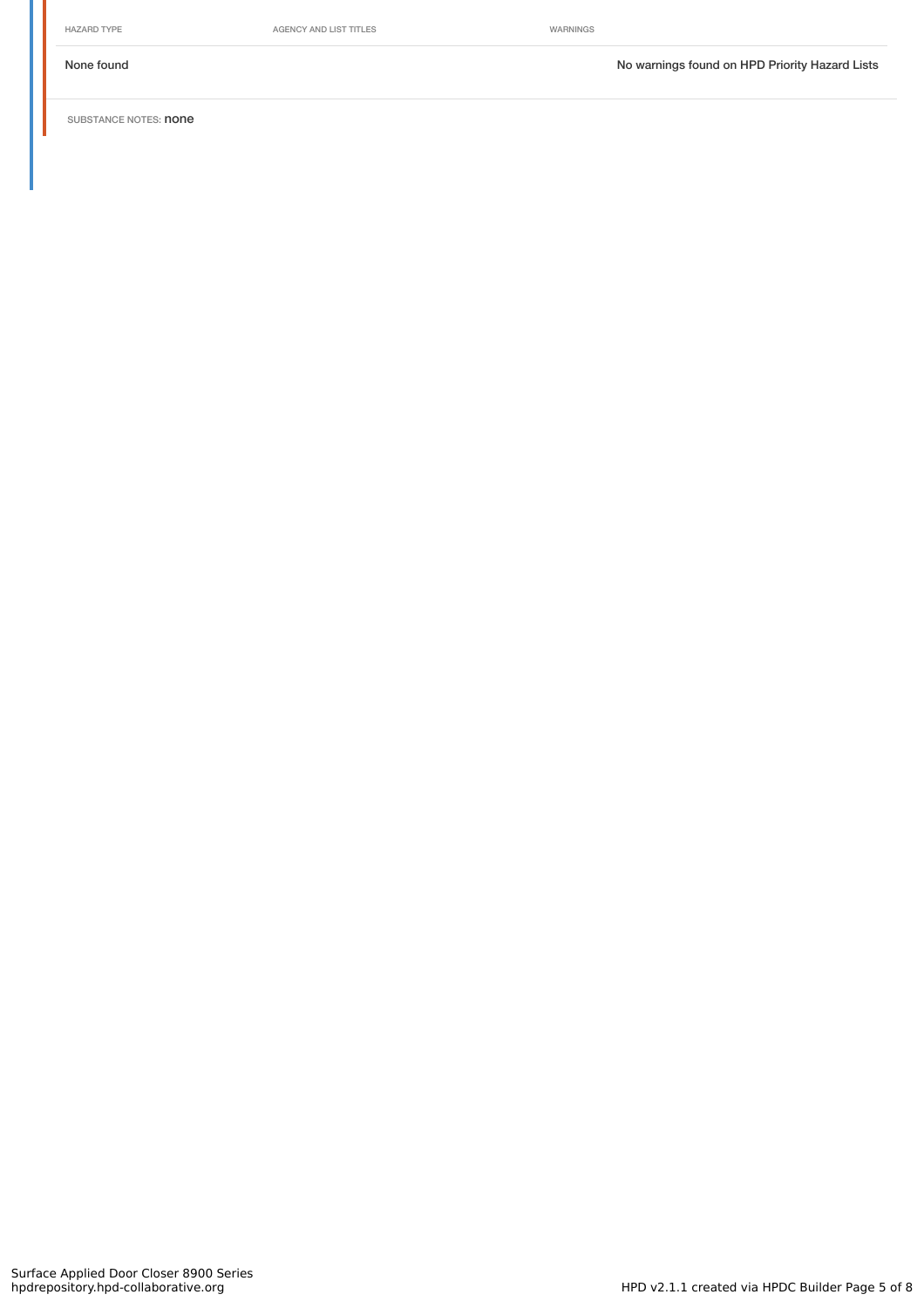This section lists applicable certification and standards compliance information for VOC emissions and VOC content. Other types of *health or environmental performance testing or certifications completed for the product may be provided.*

| <b>VOC EMISSIONS</b>                                          | N/A                                                                 |  |  |  |
|---------------------------------------------------------------|---------------------------------------------------------------------|--|--|--|
| CERTIFYING PARTY: Self-declared<br>APPLICABLE FACILITIES: N/A | ISSUE DATE: $2018-12$ - EXPIRY DATE:<br>CERTIFIER OR LAB: N/A<br>06 |  |  |  |
| CERTIFICATE URL:                                              |                                                                     |  |  |  |

CERTIFICATION AND COMPLIANCE NOTES: This HPD is for a product that is NOT liquid/wet applied

| <b>LCA</b>                                                                                                                                                                                                                           |                                         | <b>Environmental Product</b><br><b>Declaration</b> |                                                      |  |
|--------------------------------------------------------------------------------------------------------------------------------------------------------------------------------------------------------------------------------------|-----------------------------------------|----------------------------------------------------|------------------------------------------------------|--|
| CERTIFYING PARTY: Third Party<br>APPLICABLE FACILITIES: Reamstown, PA, USA<br>CERTIFICATE URL:<br>https://www.dormakaba.com/resource/blob/17236/7b204c9ae95f8747afcd6f1533f0f280/epd-<br>ule-8600-8900series-doorclosers-en-data.pdf | <b>ISSUE</b><br>DATE:<br>2014-<br>10-28 | <b>EXPIRY</b><br>DATE:<br>2019-<br>10-27           | <b>CERTIFIER OR</b><br>LAB: <b>UL</b><br>Environment |  |

CERTIFICATION AND COMPLIANCE NOTES:

| <b>LCA</b>                                                                                                                                                                                                                                                                                                                                                                                                                                                                                                          |                                              | <b>Environmental Product</b><br><b>Declaration</b> |                                                                                                  |  |
|---------------------------------------------------------------------------------------------------------------------------------------------------------------------------------------------------------------------------------------------------------------------------------------------------------------------------------------------------------------------------------------------------------------------------------------------------------------------------------------------------------------------|----------------------------------------------|----------------------------------------------------|--------------------------------------------------------------------------------------------------|--|
| CERTIFYING PARTY: Third Party<br>APPLICABLE FACILITIES: Closer bodies are manufactured at dormakaba's Singapore facility and<br>components of the closer arm are manufactured at dormakaba facilities in Ennepetal,<br>Germany and Steelville, IL, USA. These parts are then shipped to Reamstown, PA, USA, where<br>the final assembly takes place.<br><b>CERTIFICATE URL:</b><br>https://www.dormakaba.com/resource/blob/17214/f7464b6c9387635bdb64da8054afa5fb/epd-<br>8600-8900-series-door-closers-en-data.pdf | <b>ISSUE</b><br>DATE:<br>$2014 -$<br>$10-28$ | <b>EXPIRY</b><br>DATE:<br>$2020 -$<br>$10 - 27$    | <b>CERTIFIER</b><br>OR LAB:<br>Institut<br><b>Bauen</b><br>und<br><b>Umwelt</b><br>e.V.<br>(IBU) |  |

CERTIFICATION AND COMPLIANCE NOTES:

# **Section 4: Accessories**

This section lists related products or materials that the manufacturer requires or recommends for installation (such as adhesives or fasteners), maintenance, cleaning, or operations. For information relating to the contents of these related products, refer to their *applicable Health Product Declarations, if available.*

No accessories are required for this product.

# **Section 5: General Notes**

dormakaba has resulted from the merger of the two well-established brands Dorma and Kaba, both known for their expertise in the area of smart and secure access solutions. Together we stand for more than 150 years of security and reliability. Our master brand dormakaba stands for our offering of products, solutions and services for secure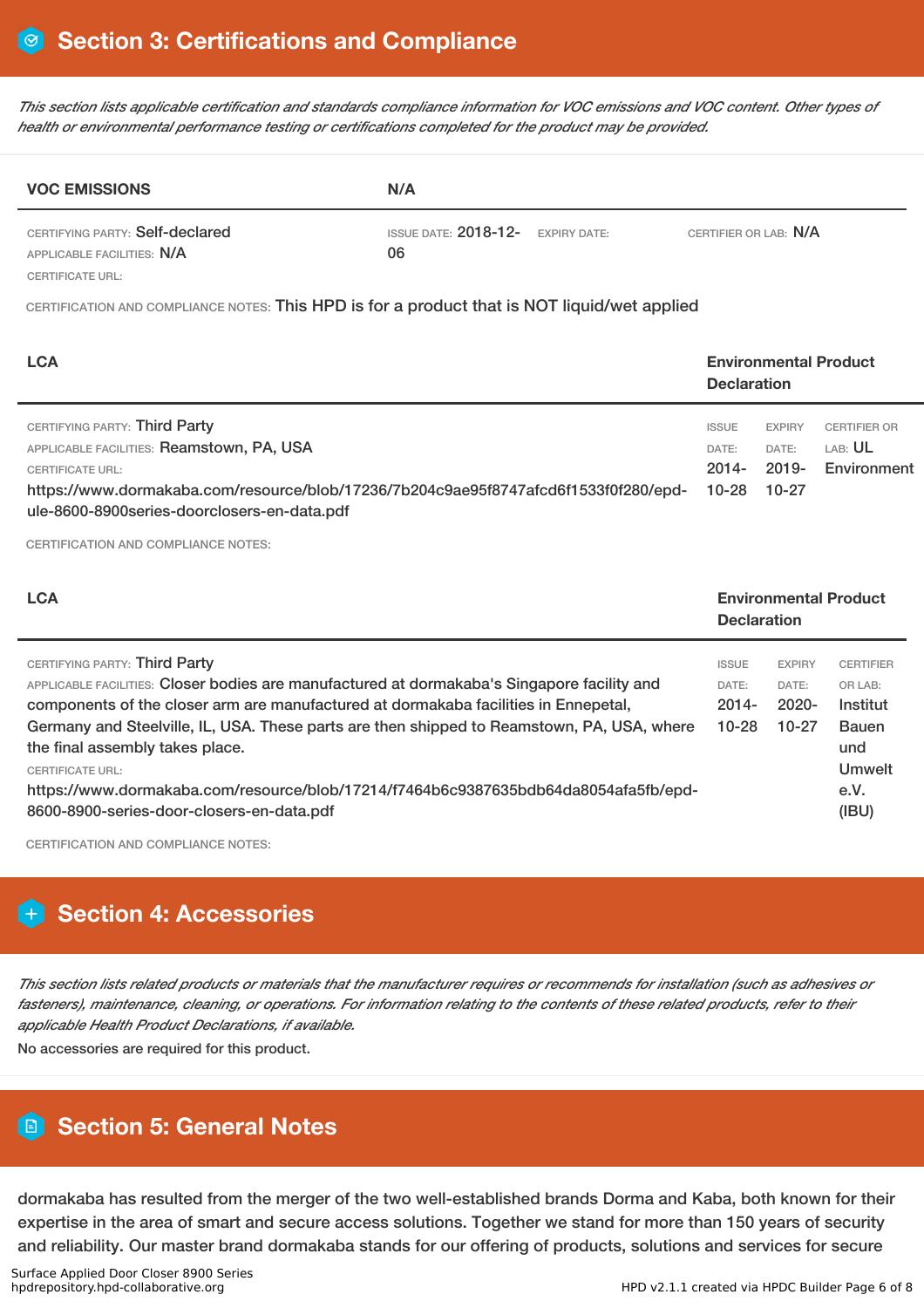access to buildings and rooms from a single source. Our global brand power supports us to become the trusted industry leader. For more information, please go to: www.dormakaba.com. The information contained in this HPD is to be used only as a voluntary information on our products. dormakaba makes no representation or warranty as to the completeness or accuracy of the information contained herein. The products and specifications set forth in this HPD are subject to change without notice and dormakaba disclaims any and all liability for such changes. The information contained herein is provided without warranties of any kind, either express or implied, and dormakaba disclaims any and all liability for typographical, printing, or production errors or changes affecting the specifications contained herein. dormakaba DISCLAIMS ALL WARRANTIES, EXPRESS OR IMPLIED, INCLUDING, BUT NOT LIMITED TO, THE IMPLIED WARRANTIES OF MERCHANTABILITY AND FITNESS FOR A PARTICULAR PURPOSE. IN NO EVENT WILL dormakaba BE LIABLE FOR ANY INCIDENTAL, INDIRECT OR CONSEQUENTIAL DAMAGES ARISING FROM THE SALE OR USE OF ANY PRODUCT. All sales of products shall be subject to dormakaba's applicable General Terms and Conditions, a copy of which will be provided by your local dormakaba organisation upon request.